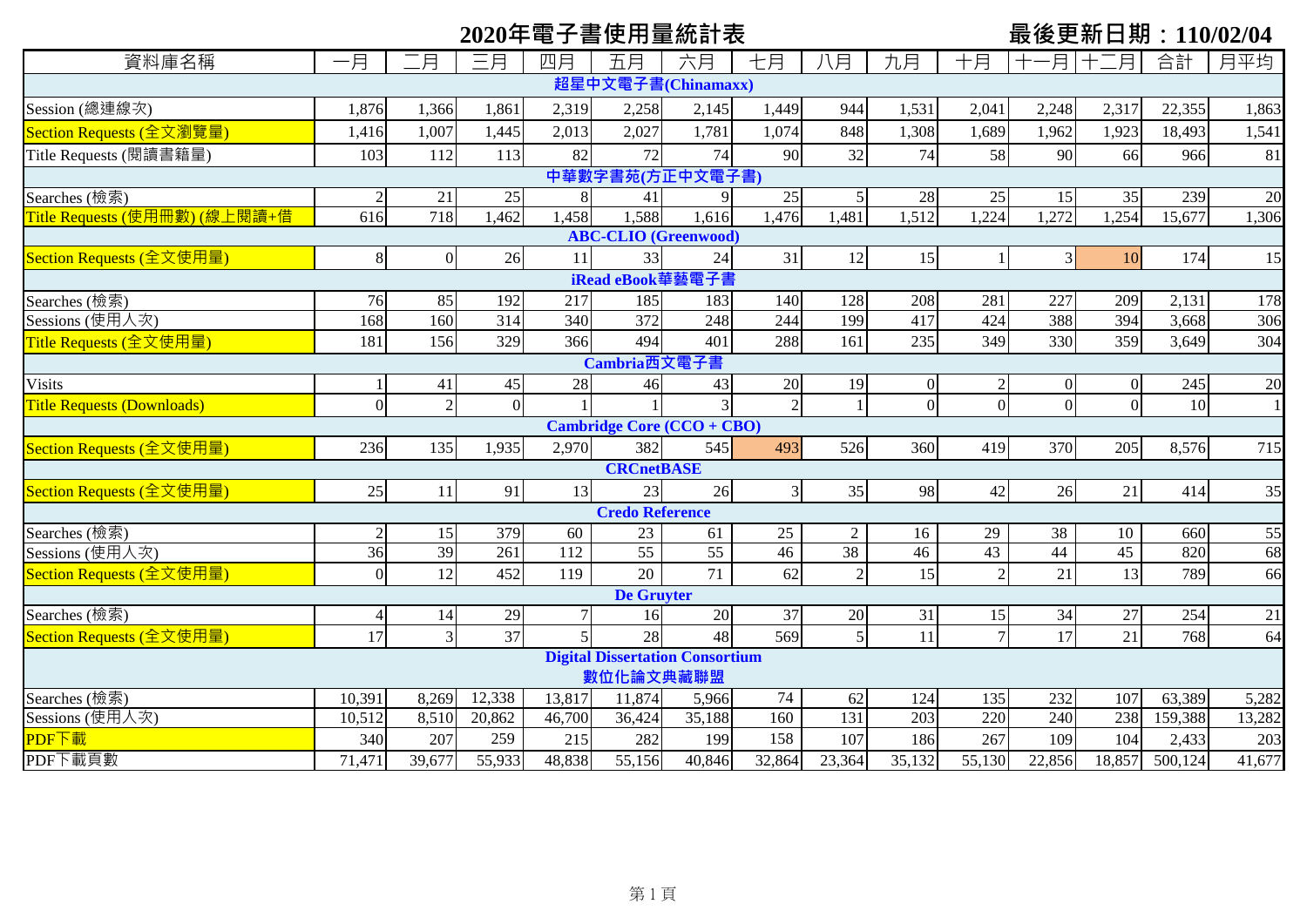# **2020年電子書使用量統計表 最後更新日期:110/02/04**

| 資料庫名稱                                    | 一月             | 月              | 三月               | 四月             | 五月                                    | 六月             | 七月                                 | 八月             | 九月              | 十月              | 十一月             | 十二月           | 合計             | 月平均             |
|------------------------------------------|----------------|----------------|------------------|----------------|---------------------------------------|----------------|------------------------------------|----------------|-----------------|-----------------|-----------------|---------------|----------------|-----------------|
| <b>Early American Imprints (EAI)</b>     |                |                |                  |                |                                       |                |                                    |                |                 |                 |                 |               |                |                 |
| 國科會圖書計畫電子書                               |                |                |                  |                |                                       |                |                                    |                |                 |                 |                 |               |                |                 |
| Searches (檢索)                            |                | $\theta$       | $\theta$         | $\overline{0}$ | $\overline{2}$                        | $\overline{0}$ | $\,8\,$                            | $\overline{0}$ | $\Omega$        | $\overline{0}$  |                 |               | 11             |                 |
| Section Requests (全文使用量)                 | $\overline{A}$ | $\overline{0}$ | $\overline{2}$   | $\Omega$       | 10                                    | $\theta$       | $\overline{7}$                     | $\overline{0}$ | $\mathbf Q$     |                 | 12              | $\Omega$      | 45             |                 |
| <b>Early English Books Online (EEBO)</b> |                |                |                  |                |                                       |                |                                    |                |                 |                 |                 |               |                |                 |
| 國科會圖書計畫電子書                               |                |                |                  |                |                                       |                |                                    |                |                 |                 |                 |               |                |                 |
| Searches (檢索)                            | $\theta$       | $\theta$       | $\boldsymbol{0}$ | $\overline{0}$ | $\overline{0}$                        | $\mathbf{0}$   | $\mathbf{0}$                       | 0              | $\Omega$        | $\overline{0}$  |                 |               |                | $\Omega$        |
| Sessions (使用人次)                          |                | $\overline{0}$ | $\overline{0}$   | $\overline{0}$ | $\overline{0}$                        |                | $\overline{0}$                     | $\overline{0}$ | $\theta$        | $\overline{0}$  | $\Omega$        | $\Omega$      | $\overline{2}$ | $\Omega$        |
| Title Requests (使用冊數)                    | $\mathbf{0}$   | $\overline{0}$ | $\Omega$         | $\Omega$       | $\Omega$                              | $\overline{0}$ | $\overline{0}$                     | $\overline{0}$ | $\Omega$        | $\overline{0}$  | $\Omega$        | $\Omega$      | $\mathbf{0}$   | $\Omega$        |
| ProQuest ebook Central西文電子書              |                |                |                  |                |                                       |                |                                    |                |                 |                 |                 |               |                |                 |
|                                          |                |                |                  |                |                                       |                | (原ebrary與EBL, 107/5月起包含MyiLibrary) |                |                 |                 |                 |               |                |                 |
| Searches (檢索)                            | 79             | 73             | 82               | 125            | 137                                   | 213            | 183                                | 150            | 94              | 68              | 81              | 192           | 1,477          | 123             |
| Section Requests (全文使用量)                 | 1,133          | 460            | 1,145            | 734            | 1,401                                 | 1,953          | 1,469                              | 615            | 1,176           | 1,038           | 618             | 968           | 12,710         | 1,059           |
| Title Requests (使用冊數)                    | 6              | 6              | 8                | 15             | 13                                    | 24             | 40                                 | 70             | 36              | 20              | $\mathbf Q$     | 8             | 255            | 21              |
| <b>Emerald</b>                           |                |                |                  |                |                                       |                |                                    |                |                 |                 |                 |               |                |                 |
| Section Requests (全文使用量)                 | 22             | 30             | 133              | 24             | 43                                    | 21             | 10                                 | 23             | 24              | 23              | 81              | 67            | 501            | 42              |
|                                          |                |                |                  |                | <b>Gale Virtual Reference Library</b> |                |                                    |                |                 |                 |                 |               |                |                 |
| Searches (檢索)                            | 16             | $\Omega$       | 18               | 12             | 16                                    |                | $8\phantom{1}$                     | $\overline{0}$ | $\overline{2}$  | $\overline{3}$  |                 |               | 80             | $\overline{7}$  |
| Sessions (使用人次)                          | $\sqrt{2}$     | $\mathfrak{Z}$ | $\overline{17}$  | 5              | 10                                    | $\epsilon$     | $\sqrt{2}$                         | $\overline{c}$ | 14              | 8               | 6               | 9             | 84             |                 |
| Section Requests (全文使用量)                 | 53             | 10             | 43               | 24             | 26                                    | 17             | 10                                 | 4              | 74              | 30              | 28              | 18            | 337            | 28              |
|                                          |                |                |                  |                | <b>HyRead ebook</b>                   |                |                                    |                |                 |                 |                 |               |                |                 |
| Searches (檢索)                            | 3,045          | 2,806          | 3,447            | 3,656          | 3,357                                 | 2,195          | 2,543                              | 2,706          | 4,007           | 3,440           | 3,611           | 2,856         | 37,669         | 3,139           |
| Section Requests (全文使用量)                 | 3,172          | 5,543          | 8,770            | 7,016          | 6,798                                 | 4,173          | 3,119                              | 3,497          | 4,150           | 4,639           | 5,458           | 5,574         | 61,909         | 5,159           |
| Title Requests (使用冊數)                    | 77             | 122            | 179              | 142            | 152                                   | 110            | 78                                 | 80             | 102             | 146             | 199             | 111           | 1,498          | 125             |
|                                          |                |                |                  |                | <b>IGI Global</b> (含InfoSci)          |                |                                    |                |                 |                 |                 |               |                |                 |
| Searches (檢索)                            | 10             | $\mathbf{0}$   | $\overline{0}$   | $\overline{0}$ | 6                                     |                | 5                                  | $\mathfrak{2}$ | 18              |                 |                 | 3             | 47             |                 |
| Section Requests (全文使用量)                 | 79             | 76             | 79               | 71             | 526                                   | 98             | 321                                | 246            | 121             | 151             | 176             | 124           | 2,068          | 172             |
|                                          |                |                |                  |                | IGLibrary平臺                           |                |                                    |                |                 |                 |                 |               |                |                 |
|                                          |                |                |                  |                | (BEP/CUP/SIAM/Springer)               |                |                                    |                |                 |                 |                 |               |                |                 |
| Searches (檢索)                            | 7              |                | 5                | 42             |                                       | 13             | 6                                  | 11             | 13              |                 |                 |               | 116            | 10              |
| Section Requests (全文使用量)                 |                |                | 3                | $\Delta$       | $\overline{4}$                        | 6              | 3                                  | $\overline{4}$ | 21              |                 |                 |               | 67             | 6               |
| Title Requests (使用冊數)                    | 14             | $\tau$         | 37               | 20             | $7\overline{ }$                       | 13             | 9                                  | 12             | $\overline{42}$ | $\overline{31}$ | $\overline{18}$ | 10            | 220            | $\overline{18}$ |
|                                          |                |                |                  |                | <b>IOS</b>                            |                |                                    |                |                 |                 |                 |               |                |                 |
| Sessions (使用人次)                          | 645            | 629            | 546              | 667            | 477                                   | 593            | 603                                | 625            | 657             | 464             | 272             | 984           | 7,162          | 597             |
| Section Requests (全文使用量)                 |                | $\Omega$       | $\bigcap$        | $\mathcal{D}$  | $\overline{2}$                        | $\overline{0}$ | $\Omega$                           | $\overline{0}$ | $\overline{2}$  |                 |                 | $\mathcal{L}$ | 13             |                 |
| Title Requests (使用冊數)                    | 582            | 574            | 494              | 579            | 448                                   | 521            | 571                                | 589            | 619             | 435             | 249             | 936           | 6,597          | 550             |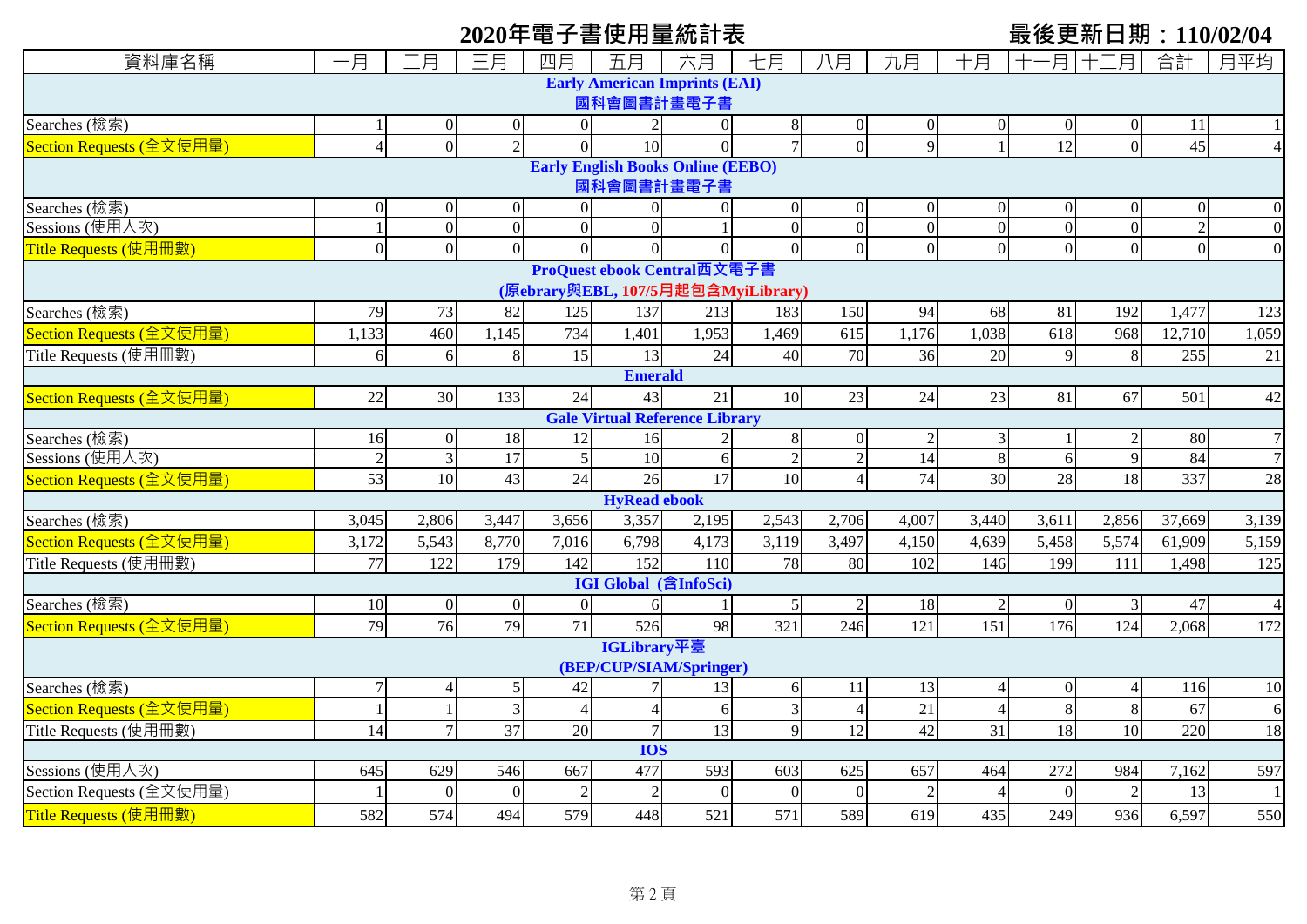|                           |                |                |                |                |                     | 2020年電子書使用量統計表                  |              |                |                |                 |                |        | 最後更新日期:110/02/04 |                |
|---------------------------|----------------|----------------|----------------|----------------|---------------------|---------------------------------|--------------|----------------|----------------|-----------------|----------------|--------|------------------|----------------|
| 資料庫名稱                     | 一月             | .月             | 三月             | 四月             | 五月                  | 六月                              | 七月           | 八月             | 九月             | 十月              | -月!            | 月      | 合計               | 月平均            |
|                           |                |                |                |                | L&B數位圖書館            |                                 |              |                |                |                 |                |        |                  |                |
| Searches (檢索)             | 31             | 35             | 33             | 55             | 76                  | 62                              | 33           | 13             | 62             | 37              | 74             | 35     | 546              | 46             |
| Title Requests (使用冊數)     | 19             | 15             | 22             | 40             | 39                  | 26                              | 15           | $\overline{2}$ | 26             | 18              | 26             | 11     | 259              | 22             |
|                           |                |                |                |                |                     | McGraw Hill 聯盟電子書 (中西文)         |              |                |                |                 |                |        |                  |                |
| Searches (檢索)             | $\overline{7}$ | 11             | 31             |                | 25                  | 20                              | 11           | 10             | 23             | 19              | 17             | 21     | 198              | 17             |
| Title Requests (使用冊數)     |                | $\sqrt{2}$     | $\overline{2}$ |                |                     |                                 | 3            | 6              |                | $\vert$         | 10             | 13     | 57               | $\overline{5}$ |
|                           |                |                |                |                |                     | eBook Collection (EBSCOhost)    |              |                |                |                 |                |        |                  |                |
|                           |                |                |                |                | (原NetLibrary電子書)    |                                 |              |                |                |                 |                |        |                  |                |
| Searches (檢索)             | 11,817         | 10,350         | 16,480         | 16,507         | 15,905              | 13,584                          | 16,618       | 18,789         | 24,033         | 36,303          | 25,735         | 18,737 | 224,858          | 18,738         |
| Section Requests (全文使用量)  |                | 18             | 33             | 31             | 33                  | 31                              | 32           | 13             | 30             | 22              | 43             | 43     | 336              | 28             |
| Title Requests (使用冊數)     | 7 <sup>1</sup> | 12             | 25             | 24             | 16                  | 27                              | 18           | 11             | 19             | 20              | 34             | 32     | 245              | 20             |
|                           |                |                |                |                |                     | Oxford Scholarship Online 聯盟電子書 |              |                |                |                 |                |        |                  |                |
| Searches (檢索)             | $\Omega$       | 3              | $\overline{0}$ | $\overline{2}$ | 11                  |                                 |              |                | $\overline{0}$ |                 | $\mathbf{0}$   | 3      | 27               | $\overline{2}$ |
| Section Requests (全文使用量)  | 21             | 72             | 159            | 94             | 65                  | 79                              | 81           | 75             | 78             | 89              | 50             | 147    | 1,010            | 84             |
|                           |                |                |                |                | OVID醫學主題電子書         |                                 |              |                |                |                 |                |        |                  |                |
| Title Requests (使用冊數)     | $\vert$        | 18             | 17             | $\overline{0}$ | 11                  |                                 | 52           | 85             | 67             | $\vert 0 \vert$ | 18             | 11     | 283              | 24             |
|                           |                |                |                |                | Pubu電子書(考試用書)       |                                 |              |                |                |                 |                |        |                  |                |
| Title Requests(線上閱覽種數)    | 4              | $\overline{7}$ | $\overline{2}$ | 10             | 22                  | 6                               |              | 3              | 6              | $\overline{4}$  | 16             | 10     | 95               | 8              |
| Section Requests (書刊閱讀頁數) | 380            | 839            | 112            | 150            | 228                 | 37                              | 501          | 21             | 295            | 102             | 540            | 429    | 3,634            | 303            |
|                           |                |                |                |                |                     | SAGE eReference 聯盟電子書           |              |                |                |                 |                |        |                  |                |
| Searches (檢索)             | 27             | 24             | 38             | 23             | 62                  | 8                               | 17           | 6              | 29             | 42              | 59             | 29     | 364              | 30             |
| Section Requests (全文使用量)  | 95             | 92             | 127            | 109            | 163                 | 106                             | 120          | 229            | 122            | 155             | 439            | 129    | 1,886            | 157            |
|                           |                |                |                |                | ScienceDirect 聯盟電子書 |                                 |              |                |                |                 |                |        |                  |                |
| Section Requests (全文使用量)  | 628            | 731            | 1,858          | 648            | 1,860               | 817                             | 780          | 788            | 1,078          | 1,068           | 612            | 727    | 11,595           | 966            |
|                           |                |                |                |                |                     | SpringerLink 聯盟電子書              |              |                |                |                 |                |        |                  |                |
| Section Requests (全文使用量)  | 13,843         | 10,102         | 17,983         | 19,687         | 23,369              | 20,024                          | 18,975       | 25,601         | 21,703         | 16,173          | 15,884         | 18,203 | 221,547          | 18,462         |
|                           |                |                |                |                | <b>TAEBC</b> Karger |                                 |              |                |                |                 |                |        |                  |                |
| Section Requests (全文使用量)  | $\overline{2}$ | $\sqrt{5}$     | $\overline{4}$ | $\overline{2}$ |                     |                                 |              | 6              | $\overline{0}$ | 5 <sub>l</sub>  | $\overline{2}$ | 12     | 42               | $\overline{4}$ |
|                           |                |                |                |                | TAO聯盟電子書            |                                 |              |                |                |                 |                |        |                  |                |
| Searches (檢索)             | 107            | 154            | 180            | 85             | 126                 | 178                             | 81           | 70             | 143            |                 |                |        | 1,124            | 94             |
| Title Requests (使用冊數)     | $\overline{2}$ | 24             | 23             | $\overline{3}$ | 13                  | 10                              | <sup>6</sup> | $\overline{0}$ | 18             |                 |                |        | 99               | 8              |